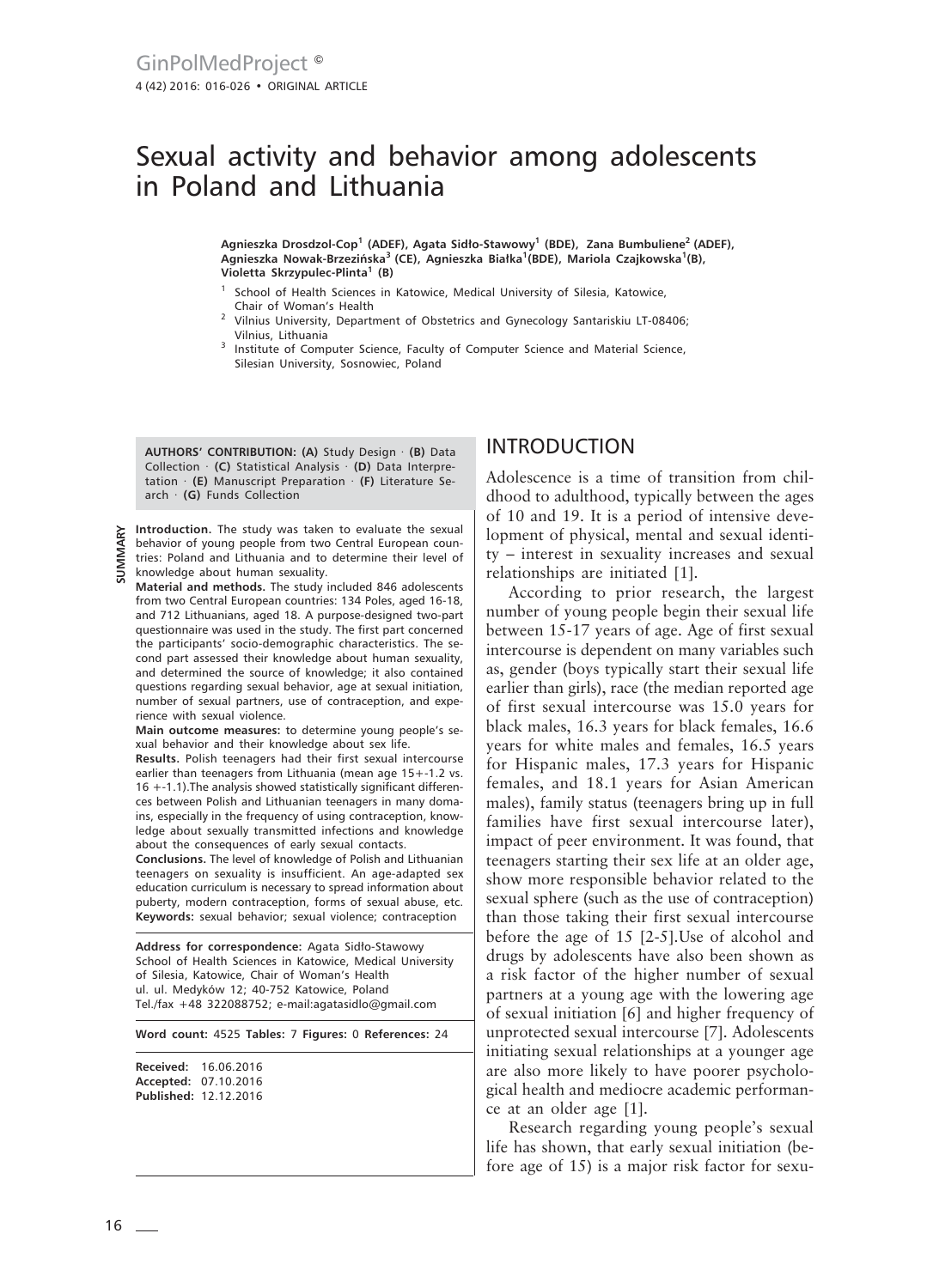ally transmitted infections (STI) [8], unwanted pregnancy and significant emotional stress [9,10]. The use of condoms to avoid STI is particularly recommended in this group – WHO recommends individualized matching of contraception for young girls in the same range as in adult women (excluding the use of medroxyprogesterone acetate) [11].

Despite the fact that large number of adolescents have access to sources of knowledge about human sexuality, such as the Internet or newspapers, many teenagers have little or inadequate knowledge about STI (including the human papilloma virus vaccination and cervical cancer), contraception and legal regulations regarding young people's sex life (including the legal marriage age) [12,13] – hence, the importance of professional health teachers and comprehensive sexual education programs in schools [14,15].

There are few studies about sexual life and knowledge about human sexuality among adolescents from Poland and Lithuania as this topic was not yet adequately investigated. In published literature regarding adolescents' sexuality in both countries, researchers focused on sexual abuse, impact of sexual experiences in adolescents to their sexual life in adulthood [16,17], and the use of contraception [18, 19]. Klejewski et al., found that 42% of teens at the age of 14 years and 27% of adolescents between the ages of 17-18 years did not use any contraceptive methods, and the knowledge of high school students about the methods and contraceptives is only of average level (they received an average of 22.6 points out of a possible 52 in the questionnaire) [18].

Poland and Lithuania are both Central European countries with a similar history and social structure (in both countries, the vast majority of citizens are declared as Roman Catholics). Although, for many years both countries belonged to the communist bloc, they are currently within the European Union and are developing dynamically. The first hypothesis of our study stated, that due to similar cultural context, Polish and Lithuanian adolescents have similar levels of sexual experiences. Polish and Lithuanian societies are specific and in the vast majority conservative (many parents did not agree to the participation of their children in the study because of their faith). Sexual education, in both countries, has been carried out fairly recently; in both countries there are discussions about its final shape and scope of knowledge, which should be communicated to children and adolescents.

In Poland, sex education classes are held in primary schools (5th, 6th grade), junior high and high schools on a voluntary basis (resignation from participation may be reported by a legal guardian of an underage pupil, or by the pupil themselves if adult). It may be noted that Polish sexual education is only an optional course, and according to many authorities, it is not conducted in a manner consistent with modern knowledge on human sexuality. According to the Ministry of Health, just over 50% of Polish pupils participate in sex education classes [20]. A "Program of Family Preparation and Sexual Education" promoting Christian values and sexual abstinence has been introduced in Lithuania [21]. Nevertheless, sexual education courses are not actually carried out. Due to the lack of trained educators, sexual education is only taught as part of biology lessons in grades 6 and 9. This situation leads to a lack of reliable knowledge at schools and encourages young people to seek information from other sources (not necessarily reliable – eg. internet). It reflects negatively on the sexual development of young people and adversely affects the formation of correct sexual attitudes in adulthood. The second hypothesis of our study is that due to the lack of sexual education in schools, Lithuanian adolescents have less knowledge on human sexuality than Polish adolescents.

Sexual education is not the only factor that has an impact on the adolescents' knowledge about human sexuality. As mentioned earlier, in both countries, the vast majority of citizens are the followers of the Roman Catholic Church, which recommends sexual abstinence until marriage and discourages the use of modern contraception (such as hormonal contraception, condoms). The only method of contraception recognized by the Catholic Church is natural birth control – teaching women to determine the fertile phase (typically 7 to 10 days long) of their menstrual cycle. To avoid pregnancy, women avoid intercourse on potentially fertile days. Another hypothesis of our study stated that young people from both countries, living particularly in villages and declaring the Catholic faith, delay the start of sexual life and use primarily natural methods of contraception. The study ought to determine the real needs and expectations of teenagers on the sources of knowledge about sexual life and contraception.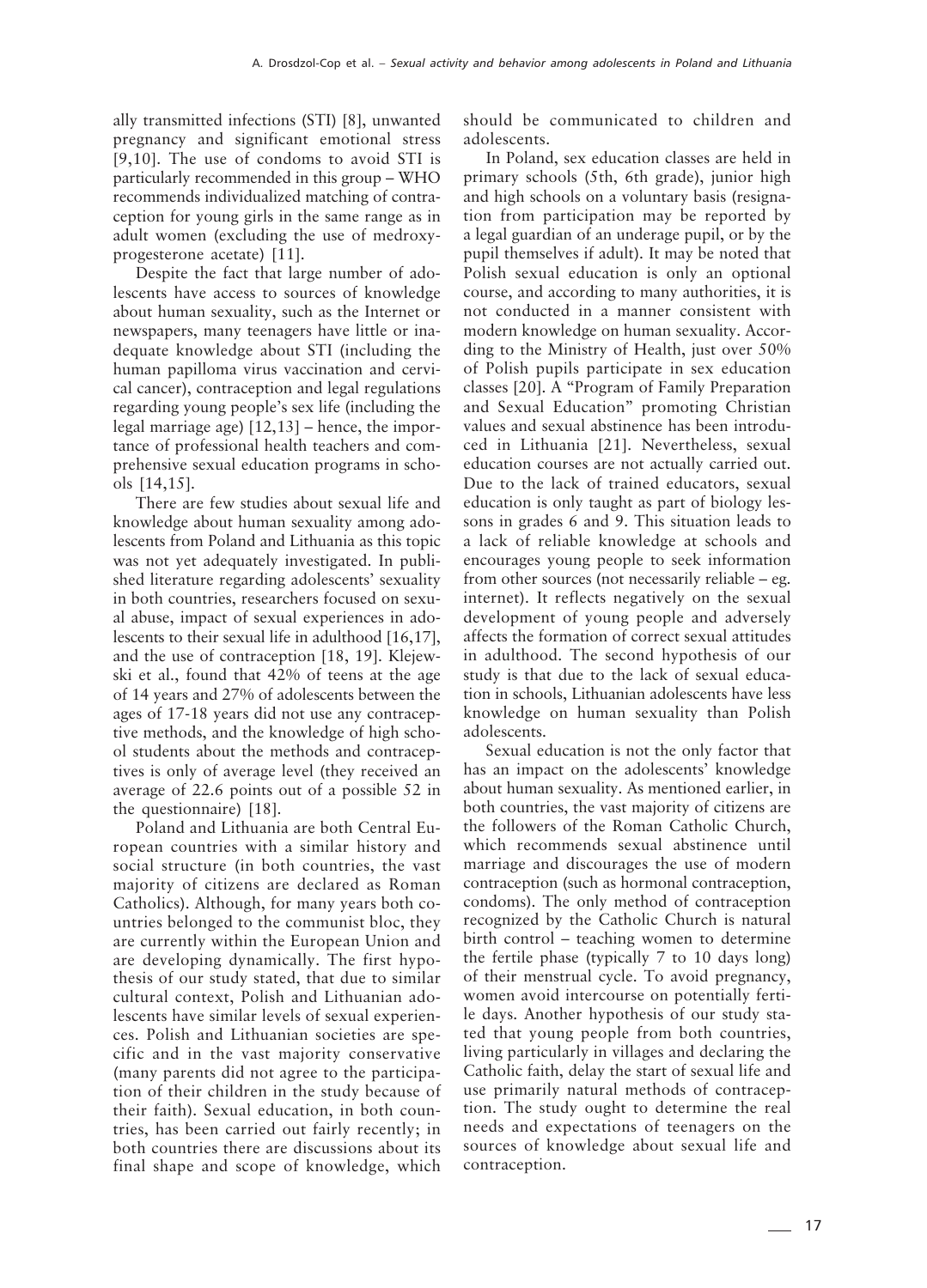## AIM

The aim of the study was to evaluate the sexual behavior of young people from two Central European countries: Poland and Lithuania, and to determine the teenagers' level of knowledge about human sexuality.

# MATERIALS AND METHODS

The purpose-designed questionnaire-based study on sexual activity and behaviour of Polish and Lithuanian adolescents was carried out between 2014 and 2015. It included 846 adolescents from two Central European countries: 134 Polish teenagers aged 16-18 (67% girls, junior high and high school pupils from the region of Silesia) and 712 Lithuanian teenagers 18 years of age (54% girls, 510 from Vilnius and 202 from the Vilnius region). The inclusion criteria for the study were to provide answers to a minimum of 70% of the questions in the survey by the respondent. A total of 361 respondents did not agree to participate (136 in Poland and 225 in Lithuania). Uncompleted questionnaires (answered less than 70% of the questions) were returned by 79 (37%) of the Polish respondents and 237 (25%) respondents from Lithuania, and were subsequently excluded from the study.

All participants included pupils from randomly chosen schools, 5 in Silesia, Poland, and 5 schools of the Vilnius region, Lithuania. Both the Silesian region (in the south of Poland) and the district of Vilnius in Lithuania are highly urbanized areas, characterized by a relatively good access to educational and cultural centers.

The inclusion criteria involved: age between 16 and 18, school Principal's consent, parents'/legal guardians' consent, and the participant's informed consent. Exclusion criteria were: lack of consent from the parents/legal guardian or the pupils themselves to participate in the study, and failure to answer more than 70% of the questions in the questionnaire.

The selection of the research population was random and the study was conducted only after the necessary approval was obtained. All the respondents were guaranteed anonymity and confidentiality.

A purpose-designed questionnaire was used in the study. The first part of the questionnaire regarded age, gender and socio-demographic characteristics (i.e. place of residence, family status). The second part assessed the respondents' knowledge about human sexuality, especially the source of knowledge (Where adolescents received the first information about human sexuality? Where adolescents found accurate information about human sexuality? With whom adolescents can talk about human sexuality? Does the school provide sufficient information about human sexuality?) and knowledge about STI and early pregnancy, their sexual behavior (age at sexual initiation, the number of sexual partners, use of contraception, contraceptive method used and experience with sexual violence). All questions within the questionnaire were of closed-type. Few of them were multiple-choice questions, and information about possible options were always reported at the end of the question (i.e. Where do you usually meet your future partner? What form of sexual contact did you have with a stranger person? What methods of contraception do you use? What kind of caresses do you think are appropriate to your age?).

There were two separate questions on knowledge about STI in the questionnaire. 1. Do you have the knowledge about sexually transmitted infections? 2. Which of the 10 listed diseases are sexually transmitted infections? If a participant chose 3 or more correct diseases (5 of them were correct), and replied "yes" on the first question, he/she was qualified as having knowledge about STI. There were also two separate questions regarding knowledge of teenage pregnancy in the questionnaire. 1. Do you have the knowledge about teenage pregnancy? 2. Which of these 10 phrases about teenage pregnancy are true? If a participant chose 3 or more correct phrases (5 of them were correct) and replied "yes" on the first question, he/she was qualified as having the knowledge about teenage pregnancy.

The study was approved by the Bioethics Committee of the Medical University of Silesia in Katowice (KNW/0022/KB/221/I/14).

### MAIN OUTCOME MEASURES

To determine young people's sexual behavior (also risky sexual behavior) and their knowledge about sex life: especially their knowledge about human sexuality (source of this knowledge, knowledge about STI and early pregnancy), adolescents' sexual behavior (age of sexual initiation, number of sexual partners, contraceptive method used), and experience with sexual violence (forms of violence, place where this type of violence came into contact).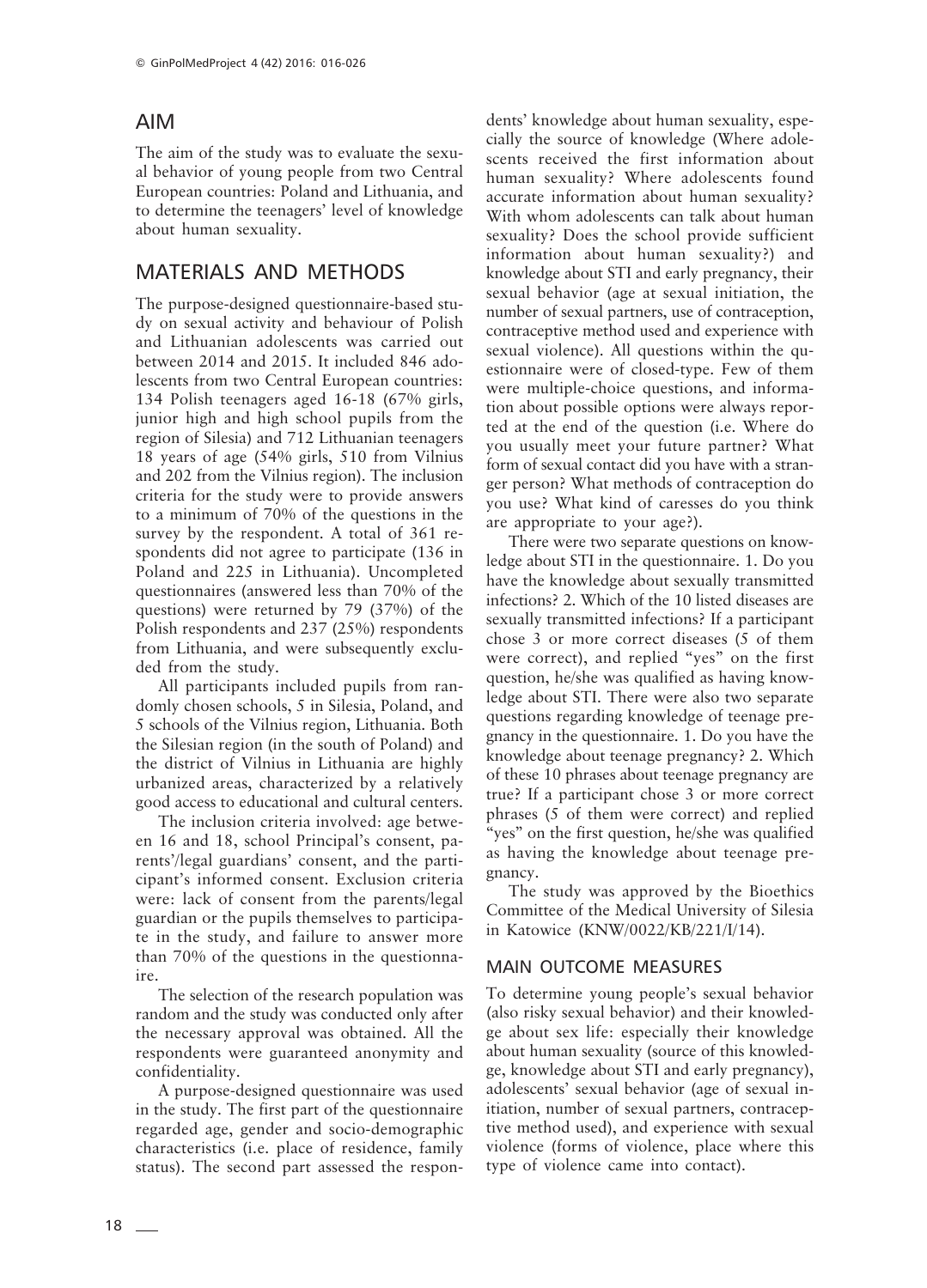#### STATISTICAL ANALYSIS

The obtained results were analyzed statistically with Statistica 9.0 computer software. Statistics was used to describe the general characteristics of the study population. The results were compared using T-test for independent samples (for quantitative traits) and Pearson's Chi-squared test (for qualitative traits). A value of  $p < .05$  was considered statistically significant.

### RESULTS

The study included 846 adolescents: 134 Poles (16%; 67% girls – secondary school pupils from the Silesian region), aged 16-18, and 712 Lithuanians (54% girls, 510 from Vilnius and 202 from the Vilnius region), 18 years of age. The age difference between the two groups was statistically significant.

Majority of the respondents, both Polish and Lithuanian, lived in the city (90% vs. 71%, respectively) and most (approx. 80%) lived in a two-parent family. Most teenagers, both Polish and Lithuanian were Catholic (84% vs. 80% respectively). Other religions were declared by 9% of Poles and 6% of Lithuanians; 7% of Poles and 14% of Lithuanians were atheist (tab.1.).

Sexual activity was declared by 39% of Poles and 41% of Lithuanians. Polish teenagers had their first sexual intercourse earlier than Lithuanian teenagers ( $15 \pm 1.2$  vs.  $16 \pm 1.1$  years) but Lithuanians had more sexual partners (two or more) than Poles (one). The age difference between the respondents' partners was not statistically significant (mean over  $17\pm0.6$  years).

The sources of information about sexuality differed significantly. In Poland, the major source of information were parents (22%),

friends (29%) or school (25%). In Lithuania, however, teenagers obtained information mainly from friends (24%) or school (21%). Internet was seen as a source of accurate information about human sexuality by one in two teenagers from Poland and one in three teenagers from Lithuania. In Lithuania, teenagers tended to rely on their parents (28% vs. 13%) or school (24% vs. 10%) more than in Poland. Polish teenagers claimed they could talk freely about their sexuality with their parents (22%) (twice more often than Lithuanians) or the catechist (9%) (three times more often than Lithuanians). Lithuanian teenagers declared that they talked about sex-related topics with their peers (74%), in chats (5%) or social networks (5%).

A statistically significant difference was observed among the teenagers' need to talk about their sexuality (57% Poles vs. 35% Lithuanians,  $p < .001$ ).

Statistically significant differences were observed with regard to the reason for initiating an intimate relationship. Polish teenagers more frequently justified their decision by saying that "virginity is not fashionable"(15% vs. 6%) and three times more frequently stated "I feel like an adult" (15% vs. 5.5%). Alarmingly, one in four teenagers, both Polish and Lithuanian, decided to initiate a sexual relationship in connection with a "social event". In Lithuania, love for the partner triggered the decision to start sexual life (50% vs. 42%) more often, whilst parents had no influence in this regard.

Statistically significant differences were observed between the Polish and Lithuanian adolescents concerning the use of contraception. In Lithuania, 50% of teenagers used it every time, whilst in Poland only 30%. No contraception was declared by 57% of Poles and 19% of

| Tab. 1. Sociodemographic data |                      |           |           |                           |      |  |  |  |  |  |
|-------------------------------|----------------------|-----------|-----------|---------------------------|------|--|--|--|--|--|
|                               |                      | Poland    | Lithuania | $\boldsymbol{\mathsf{N}}$ | p    |  |  |  |  |  |
| Sex                           | Men                  | 90 (67%)  | 386 (54%) | 476                       | .006 |  |  |  |  |  |
|                               | Women                | 44 (33%)  | 326 (46%) | 370                       |      |  |  |  |  |  |
| Place of living               | Village              | 14 (10%)  | 207 (29%) | 221                       | .001 |  |  |  |  |  |
|                               | City                 | 120 (90%) | 505 (71%) | 626                       |      |  |  |  |  |  |
| Religion                      | Catholic             | 112 (84%) | 566 (90%) | 378                       |      |  |  |  |  |  |
|                               | Other religion       | 12 (9%)   | 45 (6%)   | 57                        | .071 |  |  |  |  |  |
|                               | Agnostic/atheist     | 10(7%)    | 101 (14%) | 111                       |      |  |  |  |  |  |
| <b>Family situation</b>       | Two-parent-family    | 110 (82%) | 568 (80%) | 678                       | .054 |  |  |  |  |  |
|                               | Single-parent-family | 24 (18%)  | 144 (20%) | 168                       |      |  |  |  |  |  |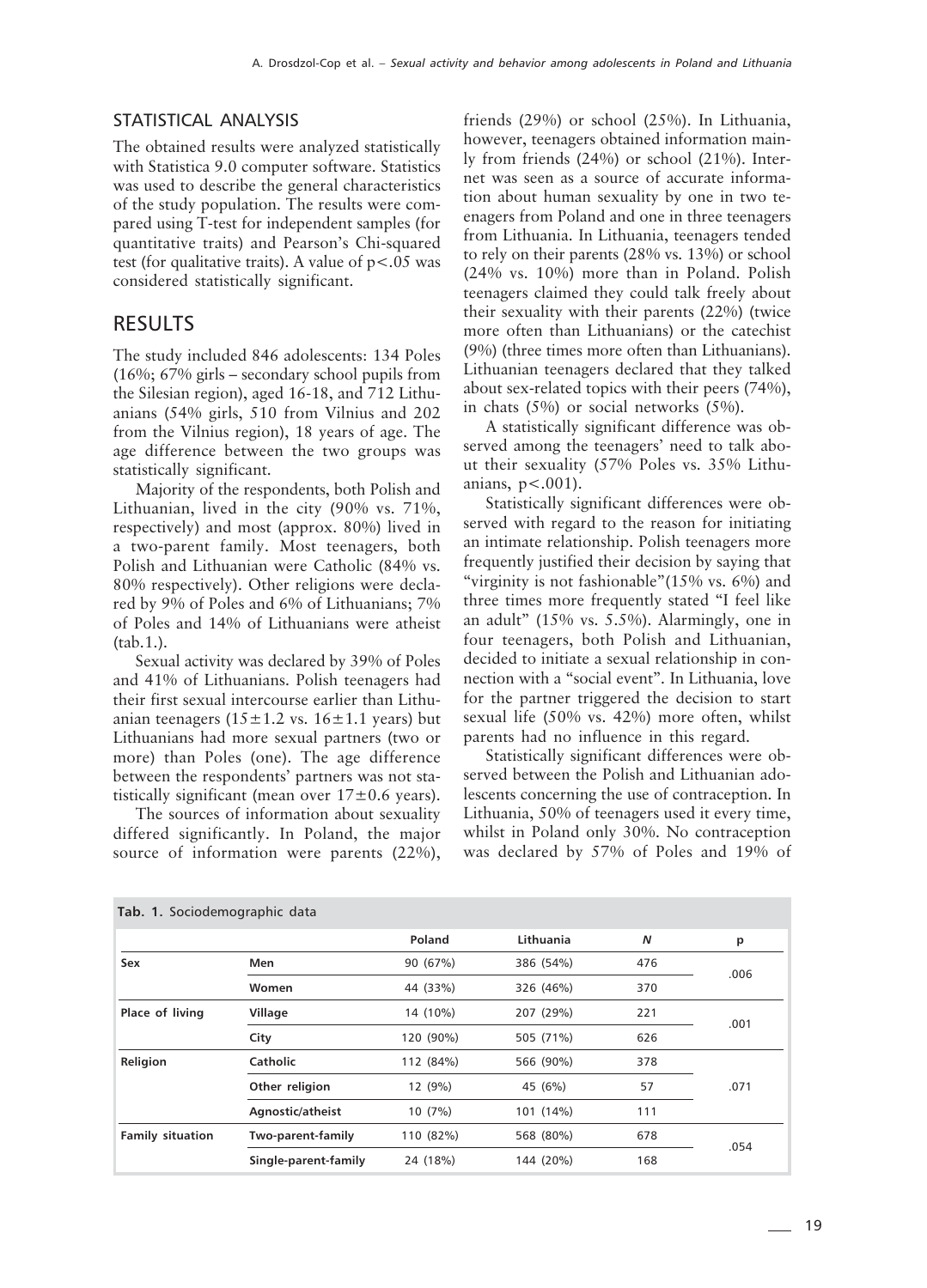Lithuanians (this is most likely due to the fact that Polish teenagers, who have not yet started sexual intercourse, replied as never using contraception). In Lithuania, more often than in Poland, only the teenager's sexual partner used some method of contraception (19% vs. 2%). Both in Poland and Lithuania, approx. 30% of teenagers used the condom as a method of contraception. There were no statistically significant differences between the Polish and Lithuanian teenagers with regard to the frequency of using "coitus interruptus" (0% vs. 1.5%) or not using any contraception (4% vs. 9%). Contraceptive pills/patches were used by 12% of Poles and 3% of Lithuanians (tab.2.).

The relationship between gender and the use of contraception was also analysed. 32% of Polish boys and only 25% of Polish girls used contraception every time; there were no statistically significant differences (p=.407). Statistically significant differences were noticed between boys and girls from Lithuania, where 59% of boys and 36% of teenage girls used contraception every time during sexual intercourse

 $(p<.05)$ . The use of contraception was also compared between girls/boys from Lithuania and Poland. Only Lithuanian boys used contraception statistically significantly more often than Polish ones  $(p<.05)$ .

There were statistically significant differences in the teenagers' knowledge about sexually transmitted infections: 84% of Lithuanian and only 70% of Polish teens were aware of STI.

Teenage pregnancy was considered more dangerous than adult pregnancy among 50% of Polish and 65% of Lithuanian teenagers (tab.3.).

Intimate contacts with a stranger were declared by 37% of Polish and 30% of Lithuanian teenagers. The form of contact is presented in Table 4.

Nine percent of Polish and five percent of Lithuanian teenagers were approached by a stranger with a view to initiate an intimate relationship. Table 4 also demonstrates the results regarding sexual violence among the respondents.

The teenagers' views on the consequences of early sexual contacts differed significantly. Si-

| $\frac{1}{2}$  |                                   |          |             |     |        |
|----------------|-----------------------------------|----------|-------------|-----|--------|
|                |                                   | Poland   | Lithuania   | N   | p      |
| Use of         | <b>Always</b>                     | 36 (30%) | 147 (51%)   | 183 |        |
| contraception  | <b>Never</b>                      | 68 (57%) | 54 (19%)    | 122 | < .001 |
|                | <b>Sometimes</b>                  | 14 (12%) | 34 (12%)    | 48  |        |
|                | Only partner use<br>contraception | $2(2\%)$ | 56 (19%)    | 58  |        |
| Methods of     | Condoms                           | 44 (33%) | 209 (29%)   | 334 | .419   |
| contraception* | Pills/patches                     | 16 (12%) | 19 (3%)     | 35  | < .001 |
|                | Discs/creams/<br>pessaries        | 6(4%)    | $9(1\%)$    | 15  | < .001 |
|                | Coitus interruptus                | $0(0\%)$ | $11(1,5\%)$ | 11  | .148   |
|                | Natural methods                   | 4(3%)    | 7(1%)       | 11  | .060   |
|                | Not using<br>contraception        | 6(4%)    | 61 (9%)     | 67  | .108   |

**Tab. 2.** Frequency and methods of contraception use among teenagers from Poland and Lithuania (\* multiple-choice question)

**Tab. 3.** Knowledge about sexually transmitted infections (STI) and pregnancy in teenagers among adolescents from Poland and Lithuania

|                           |            | Poland   | Lithuania | N   | p       |
|---------------------------|------------|----------|-----------|-----|---------|
| Knowledge about           | No         | 40 (30%) | 116 (16%) | 156 | $-.001$ |
| <b>STI</b>                | Yes        | 94 (70%) | 596 (84%) | 690 |         |
| Knowledge about           | Yes        | 66 (49%) | 465 (65%) | 531 |         |
| pregnancy<br>in teenagers | No         | 20 (15%) | 52 (7%)   | 72  | $-.001$ |
|                           | Don't know | 48 (36%) | 185 (27%) | 233 |         |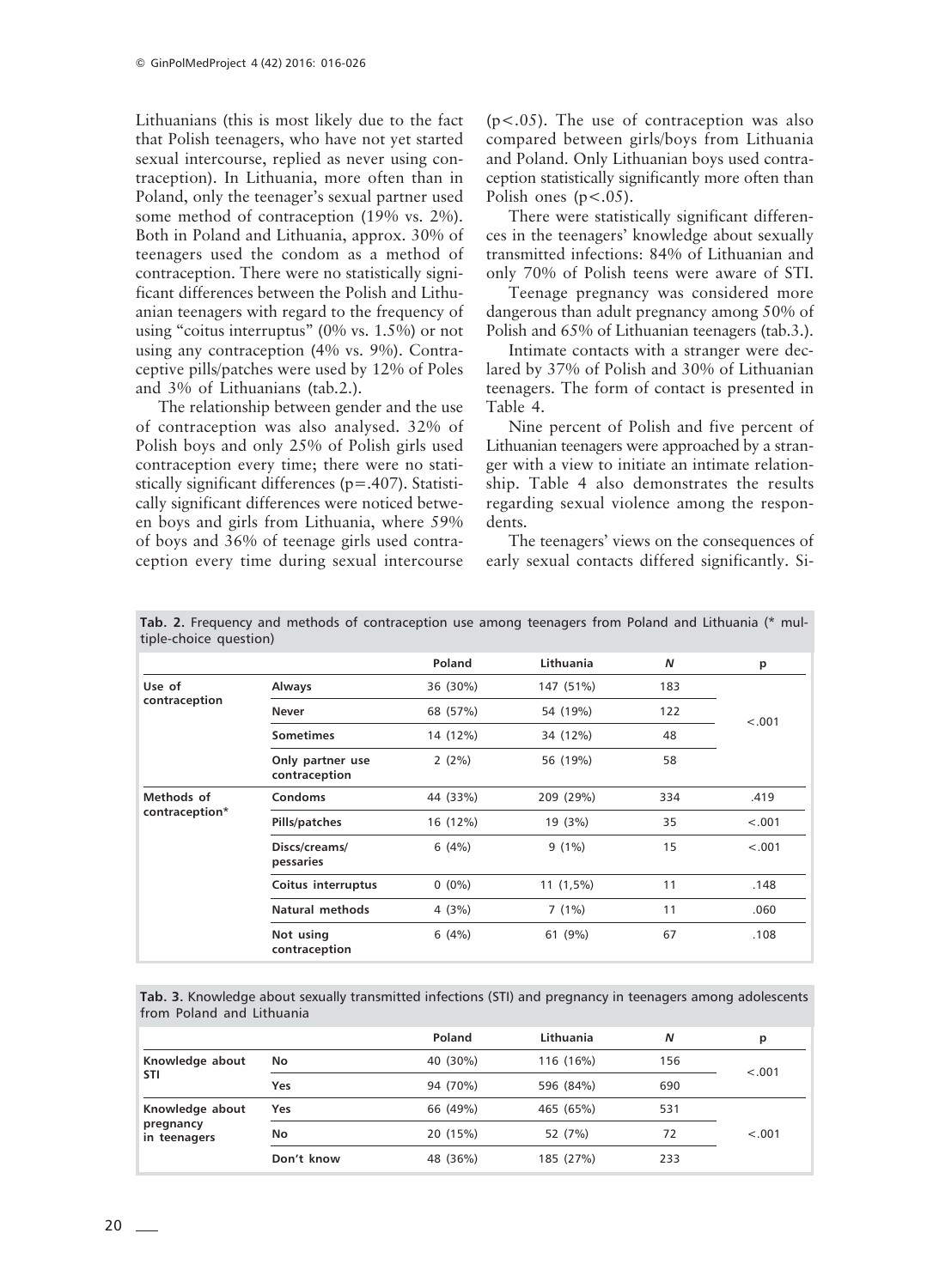gnificant differences between the Polish and Lithuanian teenagers included: knowledge about the possibility of an unwanted pregnancy (87% vs. 76%), contracting STI (72% vs. 54%), and lack of parental acceptance (34% vs. 23 %).

Data regarding the place of first meeting and the time from meeting to sexual intercourse are presented in Table 5.

Approximately half of the teenagers, both Polish and Lithuanian (52% vs. 49%), watched pornography, starting from the mean age of 12.2 $\pm$ 1.7 years in Poland and 13.7 $\pm$ 1.5 years in Lithuania.

Asked whether they would share their intimate photos on social networking sites, an affirmative reply was given by eight-fold more Poles than Lithuanians (16% vs. 2%) ( $p < .001$ ). The modern culture was believed to encourage early sexual contacts (45% of Poles vs. 35% of Lithuanians) and lead to the impoverishment of the relationship between partners (34% vs. no  $-40\%$ ).

In the last part of the questionnaire, the respondents were asked to indicate the authority in the area of sexuality. Polish teenagers pointed out ten times more frequently to singers (14% vs. 1%), four times to actors  $(4.5\%$ vs. 0.28%) or TV presenters (4% vs. 0%) and 1.5 times to poets (1.5% vs. 0%). Few Lithuanian teenagers pointed out to a family member (0.42%) or peers (0.28%). The vast majority of Lithuanians (almost 99%) did not indicate any authority in this regard.

The correlation between contraceptive method used as well as the knowledge about STI and pregnancy in teenagers with regard to age, gender, place of residence and access to sexual education was investigated in both countries (tab. 6,7). In general, variables such as age, gender, place of residence and access to sexual education were highly correlated with the knowledge about STI and pregnancy in teenagers. In Poland, both 16 years old boys and girls, from cities and villages, who attained

**Tab. 4.** Frequency and forms of sexual contact with strangers, occurrence and forms of encouraging to sexual contact, personal contact with sexual violence (as a victim), and contact with sexual violence at school (personal or as a witness) among teenagers from Poland and Lithuania (\* multiple-choice question)

|                                  |                              | Poland      | Lithuania      | $\boldsymbol{N}$ | p      |
|----------------------------------|------------------------------|-------------|----------------|------------------|--------|
| Sexual contact with              | No                           | 84 (63%)    | 408 (70%)      | 492              | .096   |
| stranger person                  | Yes                          | 50 (37%)    | 214 (30%)      | 264              |        |
| Form of sexual                   | <b>Kissing</b>               | 22 (46%)    | 110 (52%)      | 132              |        |
| contact with<br>stranger person* | Hugging                      | 12 (25%)    | 40 (19%)       | 52               |        |
|                                  | Petting                      | 2(4%)       | 20 (9%)        | 22               | < .001 |
|                                  | Oral sex                     | $6(12,5\%)$ | 13 (6%)        | 19               |        |
|                                  | Sexual intercourse           | 4(8%)       | 12 (6%)        | 16               |        |
|                                  | Other form                   | 2(4%)       | $8(8,5\%)$     | 10               |        |
| Encouraging<br>to sexual contact | Yes                          | 12 (9%)     | 38 (5%)        | 50               | < .001 |
| by a stranger                    | No                           | 122 (91%)   | 674 (95%)      | 796              |        |
| Ways                             | Money                        | $8(80\%)$   | 19 (50%)       | 27               |        |
| of encouraging*                  | <b>Cosmetics</b>             | $0(0\%)$    | $0(0\%)$       | $\mathbf 0$      |        |
|                                  | Mobile phone                 | $0(0\%)$    | 9(24%)         | 9                | < .001 |
|                                  | Clothes                      | $0(0\%)$    | $0(0\%)$       | $\Omega$         |        |
|                                  | Other                        | 2(20%)      | 10 (26%)       | 12               |        |
| Contact with<br>sexual violence  | Yes                          | 34 (25%)    | 274 (38,5%)    | 308              | .004   |
| (personal)                       | No                           | 100 (75%)   | 438 (61,5%)    | 538              |        |
| Forms of sexual                  | Verbal violence              | 6(17%)      | 212 (53%)      | 218              |        |
| violence<br>at school*           | <b>Mental humiliation</b>    | 20 (56%)    | 132 (33%)      | 152              | < .001 |
|                                  | Recording by mobile<br>phone | 8(22%)      | $6(1,5\%)$     | 14               |        |
|                                  | Physical aggression          | 2(6%)       | 53<br>51 (13%) |                  |        |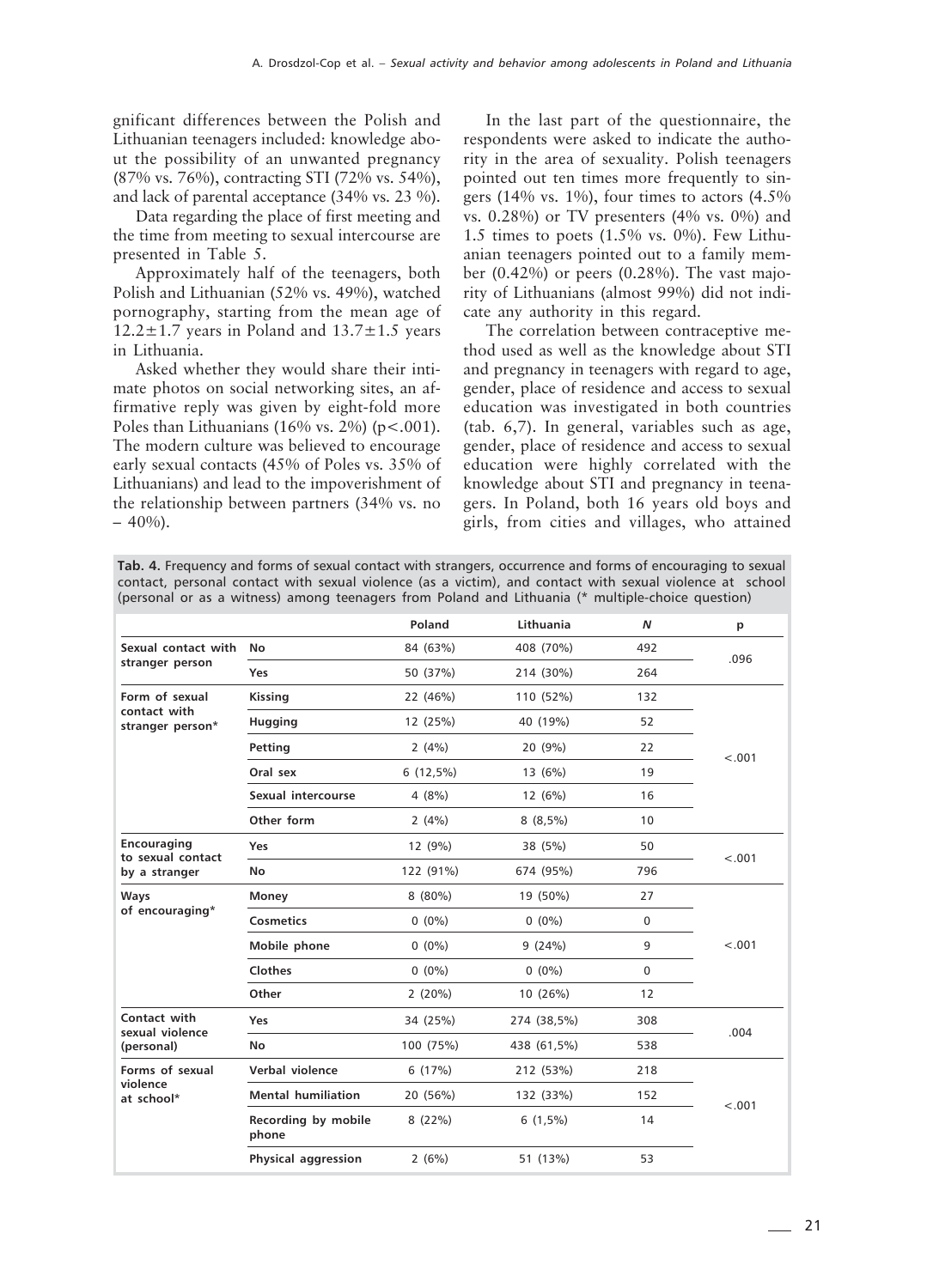information from media (the Internet/TV/Press) and parents/school, had a statistically significantly better knowledge about STI and pregnancy in teenagers (tab. 6.). Lithuanian teenagers presented similar results in this regard (tab. 7.).

Contraceptive methods were used most frequently ("every time") by 17 year old Polish boys from cities, whose sexual knowledge was based on the Internet/TV/Press, as well as 18 year old Lithuanian boys, living in the city, who declared to follow parents/school sexual education (tab.6,7.).

## **DISCUSSION**

Our study provides information on the sexual life of teenagers from Poland and Lithuania, as well as their knowledge on sex-related issues. As afore-mentioned, a vast majority of adolescents have their first sexual intercourse at the age of 15-17 years (in white adolescents the mean age is 16,6 years) [5]. In our study, the mean age of sexual initiation in Poland was 15 years and 16 years in Lithuania (first sexual intercourse was over a year earlier than mean age in Poland).

Despite such early initiation, teenagers' knowledge about the possible consequences therofwas insufficient.

Based on a study of 669 teenagers, *Grondin* et al. concluded, that despite the fact that 40% of the respondents had already had their first sexual intercourse, their knowledge about STI was poor. The authors believed that factors such as male gender, age below 18 years, lack of dialogue with parents, low socioeconomic status and absence of health education were significantly associated with little knowledge about human papilloma virus (HPV) and cervical cancer [13].

Nair et al. interviewed 3,023 young people aged 15-24. Among these, only 52% knew that a baby's gender is determined by chromosomal sperm load, and 3.7% were aware of the existence of emergency contraception [12]. Interestingly, however, 57% of the respondents chose a friend to talk about sex-related issues and only 5.3% chose their parents (5.3%). Mothers were considered more appropriate to talk about sexuality than fathers (5.3% vs. 0.4%) [12].

The data obtained from our study revealed similar results – despite the fact, that 39% of Polish and 41% of Lithuanian adolescents declare that they are sexually active, and only 49% and 65%adolescents, respectively, had proper knowledge about pregnancy in teenagers. Adequate knowledge about STIs was shown among 70% of Polish and 84% of Lithuanian respondents.

In our study, teenagers indicated the Internet as their main source of information about human sexuality: 33% of Lithuanians and 49% of Poles. The poor selection of data available on the Internet can lead to misinformation and false views on the issues of sexuality and sexual health. Interestingly, 28% of Lithuanians and 13% of Poles regard their parents as a source of accurate knowledge about sexual matters; only 8% of Lithuanians and 10% of Poles think that of their siblings. In Poland, both 16 years old boys and girls, from cities and villages, who obtained information from media and parents/ school, had statistically significantly better

|                             |                   | Poland     | Lithuania | N   | p    |
|-----------------------------|-------------------|------------|-----------|-----|------|
| Places, where               | Internet          | 16 (12%)   | 158 (22%) | 174 | .007 |
| teenagers meet<br>partners* | Party             | 34 (25%)   | 227 (32%) | 261 | .135 |
|                             | <b>Disco</b>      | 26 (19%)   | 138 (19%) | 164 | .996 |
|                             | School            | 40 (30%)   | 147 (21%) | 187 | .058 |
|                             | <b>Holidays</b>   | 30 (22%)   | 159 (22%) | 189 | .988 |
|                             | Another           | 52 (39%)   | 237 (33%) | 289 | .216 |
| <b>Time</b>                 | On the first date | 22 (17,5%) | 77 (11%)  | 99  |      |
| for having<br>sexual        | After few dates   | 24 (19%)   | 72 (10%)  | 96  | .002 |
| intercourse                 | After few months  | 30 (24%)   | 204 (29%) | 234 |      |
|                             | Longer            | 50 (39,5%) | 359 (50%) | 409 |      |

**Tab. 5.** Places where teenagers meet their future partners for the first time and time from the first meeting after which sexual contact occurs in adolescents when they like each other (\* multiple-choice question)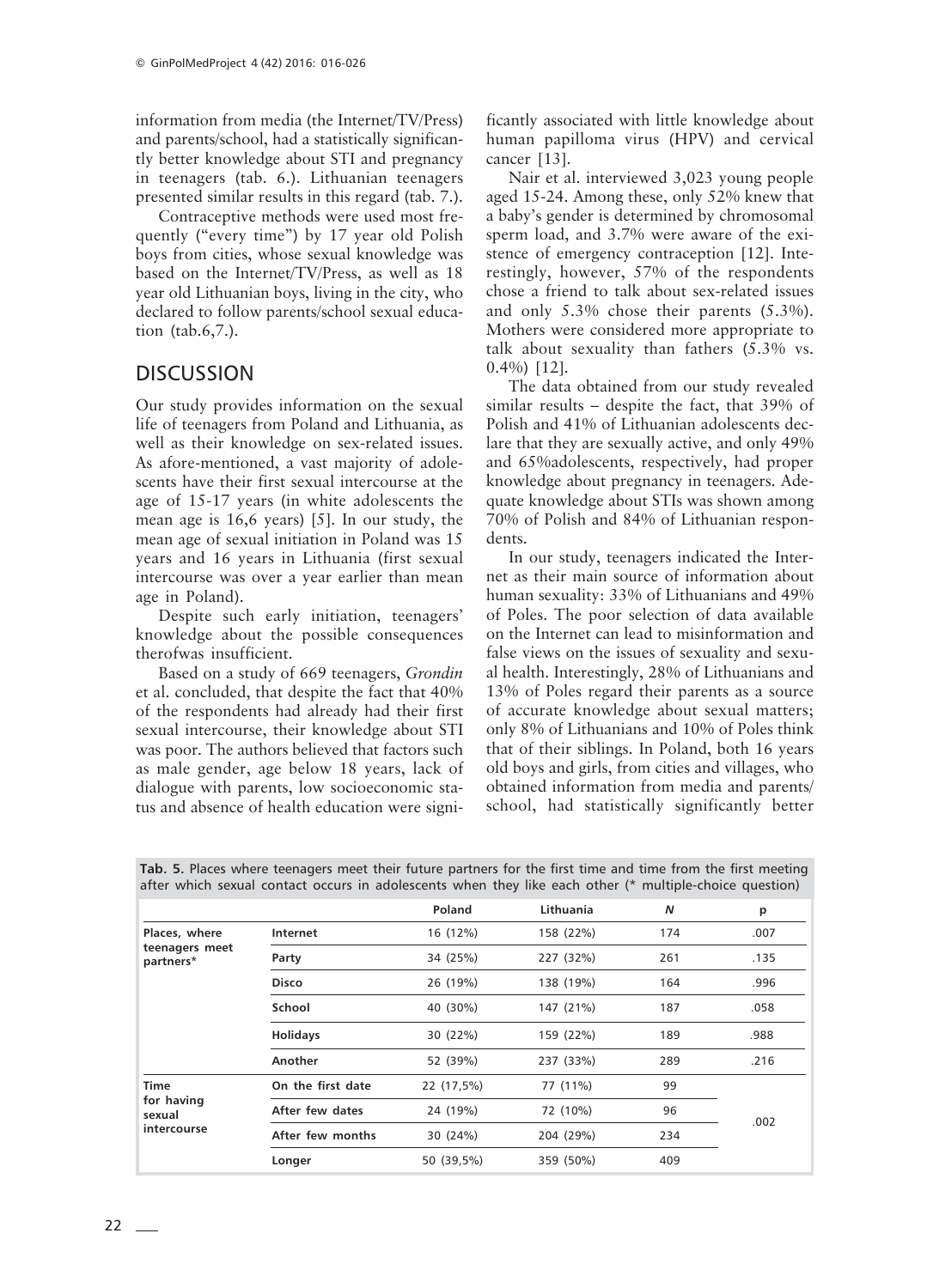knowledge about STIs and pregnancy in teenagers. Lithuanian teenagers depicted similar results.

Alarmingly, only 32% of Poles and 24% of Lithuanians believe that school provides them with adequate and comprehensive education. This is probably due to the fact that sexual education at schools, in both countries, is far from the world standards. In Poland, sex edu-

| Tab. 6. Correlations between contraceptive use, knowledge about STI and pregnancy in teenagers with regard |
|------------------------------------------------------------------------------------------------------------|
| to age, gender, place of residence and access to sexual education in Poland. Rows which contain no answers |
| have not been included. (* multiple-choice question)                                                       |

|          | OF RESIDENCE |         |                                                      | <b>USE OF</b><br><b>CONTRACEPTION</b> |                             |                           | <b>METHODS OF CONTRACEPTION*</b> |                          |                             |                            |                 | <b>KNOWLEDGE</b><br><b>ABOUT STI</b> |                              |                         | <b>KNOWLEDGE</b><br><b>ABOUT</b><br><b>PREGNANCY</b> |                              |           |
|----------|--------------|---------|------------------------------------------------------|---------------------------------------|-----------------------------|---------------------------|----------------------------------|--------------------------|-----------------------------|----------------------------|-----------------|--------------------------------------|------------------------------|-------------------------|------------------------------------------------------|------------------------------|-----------|
| AGE      | GENDER       | PLACE   | <b>SOURCES OF</b><br><b>INFORMA-</b><br><b>TION*</b> | Every time                            | Sometimes/<br><b>Never</b>  | p                         | Condoms                          | Contracep-<br>tive pills | Natural<br>methods          | None                       | p               | Yes                                  | $\frac{1}{2}$                | p                       | Yes                                                  | $\frac{6}{5}$                | p         |
|          |              |         | Internet/TV/<br><b>Press</b>                         | $\overline{c}$<br>8<br>(20%)<br>(80%) |                             | 8<br>$(100\%)$            | $\mathbf 0$                      | $\mathbf 0$              | $\mathbf 0$                 |                            | 10<br>$(100\%)$ | 0                                    |                              | $\overline{4}$<br>(40%) | 6<br>(60%)                                           |                              |           |
|          |              | City    | Friends/<br>Siblings<br>Parents/                     | 2<br>(20%)<br>0                       | 8<br>(80%)<br>10            | ιΩ<br>$\overline{\Omega}$ | 8<br>$(100\%)$<br>$\overline{c}$ | 0<br>$\overline{c}$      | 0<br>0                      | $\mathbf 0$<br>$\mathbf 0$ | 180             | 6<br>(60%)<br>4                      | $\overline{4}$<br>(40%)<br>6 | 002                     | 6<br>(60%)<br>2                                      | $\overline{4}$<br>(40%)<br>8 | 189       |
|          | Male         |         | school<br>Internet/TV/                               | 0                                     | (100 %<br>$\mathbf 0$       |                           | (50%)<br>$\mathbf 0$             | (50%)<br>$\mathbf 0$     | 0                           | $\mathbf 0$                |                 | (40%<br>6                            | (60%)<br>0                   |                         | (20%)<br>$\mathbf 0$                                 | (80%)<br>$\mathbf 0$         |           |
|          |              | Village | <b>Press</b><br>Friends/                             | 0                                     | $\mathbf 0$                 |                           | $\mathbf 0$                      | $\mathbf 0$              | 0                           | $\mathbf 0$                |                 | $(100\%)$<br>8                       | 6<br>(43%)                   | 005                     | 0                                                    | 0                            |           |
|          |              |         | <b>Siblings</b><br>Parents/<br>school                | $\overline{c}$<br>$(100\%)$           | $\mathbf 0$                 |                           | $\mathbf 0$                      | $\mathbf 0$              | $\mathbf 0$                 | $\Omega$                   |                 | (57%)<br>14<br>$(100\%)$             | 0                            |                         | 0                                                    | $\overline{c}$<br>$(100\%)$  |           |
|          |              |         | Internet/TV/<br><b>Press</b>                         | $\overline{c}$<br>(33%)               | $\overline{4}$<br>(67%)     |                           | $\overline{2}$<br>$(100\%)$      | 0                        | 0                           | $\Omega$                   |                 | $\mathbf 0$                          | $\overline{c}$<br>$(100\%)$  |                         | $\overline{c}$<br>(33%)                              | $\overline{4}$<br>(67%)      |           |
| 16 YEARS |              | City    | Friends/<br><b>Siblings</b>                          | 0                                     | 14<br>$(100\%)$             | ž<br>099                  | $\overline{4}$<br>$(100\%)$      | 0                        | 0                           | 0                          | 423             | 6<br>$(100\%)$                       | 0                            | 024                     | 8<br>(57%)                                           | 6<br>(43%)                   | 060       |
|          |              |         | Parents/<br>school                                   | $\overline{c}$<br>(14%)               | 12 (86%)                    |                           | $\overline{c}$<br>(33%)          | $\overline{c}$<br>(33%)  | $\overline{c}$<br>(33%)     | 0                          |                 | $\overline{c}$<br>(50%               | $\overline{c}$<br>(50%)      |                         | 12<br>(86%)                                          | $\overline{c}$<br>(14%)      |           |
|          | Female       | Village | Internet/TV/<br><b>Press</b>                         | 0                                     | $2(100\%)$                  | 054 Ns                    | $\Omega$                         | $\Omega$                 | $\Omega$                    | $\Omega$                   |                 | $\overline{c}$<br>(50%               | $\overline{c}$<br>(50%)      | 264                     | 0                                                    | $\overline{c}$<br>$(100\%)$  | 050       |
|          |              |         | Friends/<br>Siblings                                 | $\overline{c}$<br>(50%)               | $\overline{c}$<br>(50%)     |                           | $\mathbf 0$                      | $\mathbf 0$              | $\mathbf 0$                 | $\Omega$                   |                 | $\overline{2}$<br>$(100\%)$          | 0                            |                         | 4<br>(67%)                                           | 2<br>(33%)                   |           |
|          |              |         | Parents/<br>school                                   | 4 (100%)                              | $\mathbf 0$                 |                           | $\mathbf 0$                      | $\mathbf 0$              | 0                           | $\mathbf 0$                |                 | $\overline{2}$<br>(33%)              | 4<br>(67%)                   |                         | 0                                                    | $\overline{4}$<br>$(100\%)$  |           |
|          |              |         | Internet/TV/<br><b>Press</b>                         | 4 (100%)                              | $\mathbf 0$                 |                           | 3<br>(75%)                       | 0                        | 0                           | 1<br>(25%)                 |                 | $\mathbf 0$                          | 0                            |                         | 2<br>(50%)                                           | $\overline{2}$<br>$(50\%)$   |           |
|          | Male         | City    | Friends/<br><b>Siblings</b>                          | $\overline{c}$<br>$(100\%)$           | 0                           | 050                       | $\overline{c}$<br>$(100\%)$      | $\mathbf 0$              | 0                           | $\mathbf 0$                | 238             | $\mathbf 0$                          | 0                            |                         | $\overline{c}$<br>$(100\%)$                          | 0                            | 024       |
|          |              |         | Parents/<br>school                                   | $\overline{c}$<br>(33%)               | 4<br>(67%                   |                           | $\mathbf 0$                      | $\overline{c}$<br>(50%)  | $\overline{c}$<br>(50%)     | $\mathsf 0$                |                 | $\mathbf 0$                          | 0                            |                         | 0                                                    | 6<br>$(100\%)$               |           |
| 17 YEARS | Female       | City    | Internet/TV/<br><b>Press</b>                         | 0                                     | $\mathbf 0$                 | 597 Ns                    | $\mathbf 0$                      | $\mathbf 0$              | $\mathbf 0$                 | $\mathbf 0$                | 088             | $\mathbf 0$                          | $\mathbf 0$                  | 597                     | 0                                                    | $\mathbf 0$                  | 040       |
|          |              |         | Friends/<br>Siblings                                 | 4<br>(40%)                            | $6\phantom{1}$<br>(60%)     |                           | $\overline{2}$<br>(25%)          | $\overline{4}$<br>(50%)  | $\bf 0$                     | $\overline{c}$<br>(25%)    |                 | 6<br>(60%                            | 4<br>(40%)                   |                         | 4<br>(40%)                                           | 6<br>(60%)                   |           |
|          |              |         | Parents/<br>school                                   | 6<br>(23%)                            | 20<br>(77%)                 |                           | $\overline{4}$<br>(50%)          | $\overline{2}$<br>(25%)  | $\overline{c}$<br>(25%)     | $\mathbf 0$                |                 | 20<br>(77%)                          | 6<br>(23%)                   |                         | 16 (61%)                                             | 10<br>(38%)                  |           |
|          |              |         | Internet/TV/<br>Press                                | 0                                     | $\overline{c}$<br>$(100\%)$ |                           | $\mathbf 0$                      | $\mathbf 0$              | $\mathbf 0$                 | $\mathbf 0$                |                 | $\mathbf 0$                          | 2<br>$(100\%)$               |                         | 2<br>$(100\%)$                                       | 0                            |           |
|          | Female       | City    | Friends/<br>Siblings                                 | $\overline{c}$<br>(50%)               | $\overline{2}$<br>(50%)     | $\frac{6}{5}$<br>264      | $\mathbf 0$                      | $\mathbf 0$              | $\overline{c}$<br>$(100\%)$ | $\mathbf 0$                |                 | $\overline{c}$<br>(50%               | $\overline{c}$<br>(50%)      | <b>135</b>              | $\overline{c}$<br>(50%)                              | $\overline{c}$<br>(50%)      | P=0,13534 |
|          |              |         | Parents/<br>school                                   | 0                                     | $\overline{c}$<br>(100%     |                           | $\mathbf 0$                      | 0                        | $\mathbf 0$                 | $\mathbf 0$                |                 | $\overline{c}$<br>$(100\%)$          | 0                            |                         | 0                                                    | $\overline{c}$<br>(100%      |           |

(i.e. 16 year old boys from Polish cities, who had information about sexuality from media: 20% always used contraceptives, 100% used condoms, all of them had knowledge about STI, and only 40% had knowledge about pregnancy;16 year old boys from Polish cities, who had information about sexuality from friends or siblings: 20% always used contraceptives, 100% used condoms, 60% of them had knowledge about STI, and also 60% about pregnancy; 16 year old boys from Polish cities, who had information about sexuality from parents or school: 100% used contraceptives sometimes or never, 50% of them used condoms and 50% contraceptive pills, only 40% of them had knowledge about STI, and 20% about pregnancy)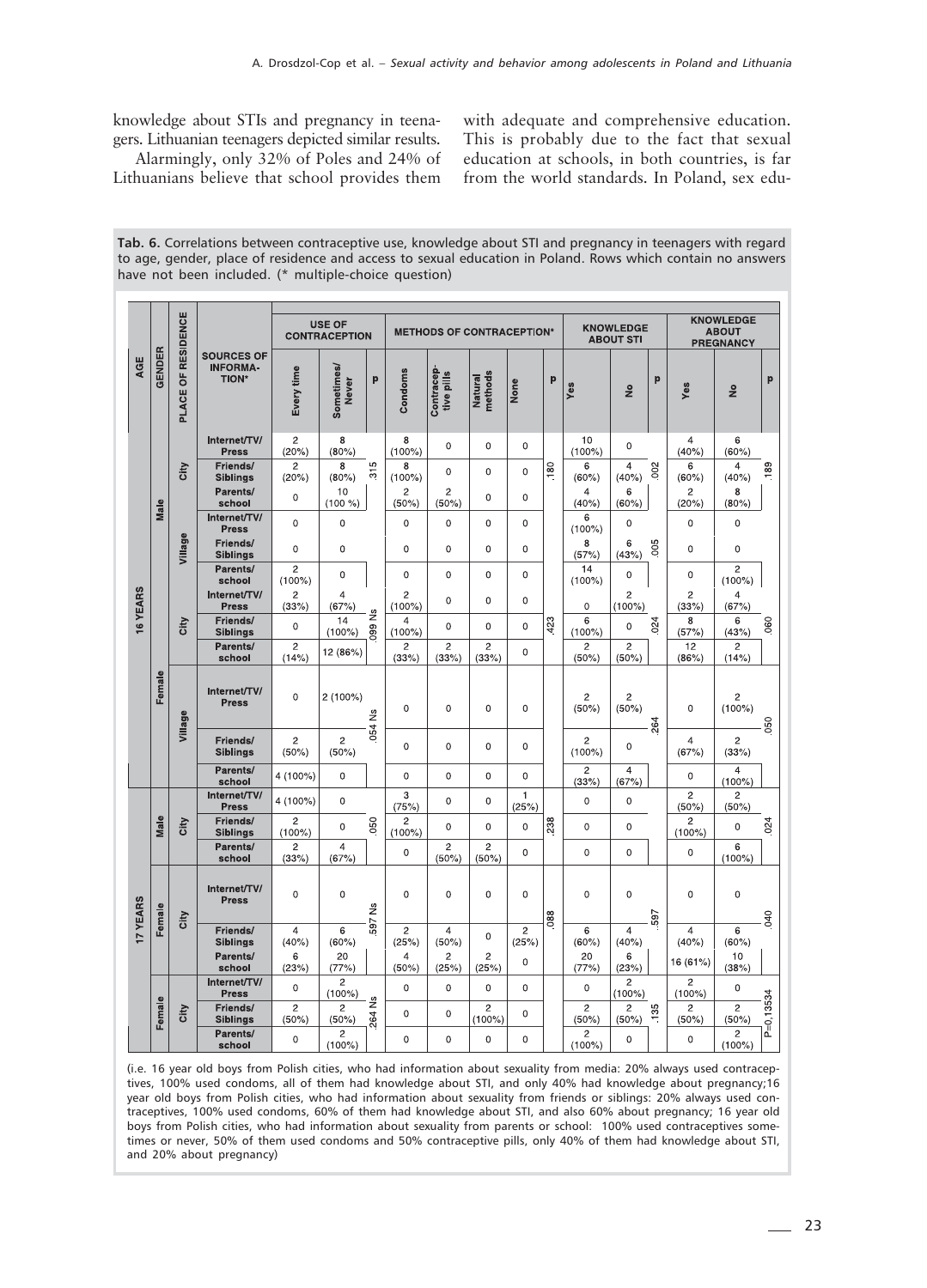cation classes (formerly Family Life Education) start in the  $5<sup>th</sup>$  grade of elementary school and are not obligatory. Often, due to the lack of properly trained sex educators, sex education is taught by teachers of other subjects. In Lithuania, sex education is part of biology classes in grades 6 and 9, and the curriculum is based on the promotion of Christian values and sexual abstinence [20, 21]. In recent times, the role of professional sexual educators in building the knowledge about sexuality in adolescents has been emphasized. Rhodes et al. assessed the

work of 82,286 sexual education teachers, both professional and non-professional. The authors concluded that professionally trained educators discussed more sex-related topics during their lessons, and that separate sex education classes for boys and girls allowed to transfer more knowledge and practical skills [14]. Eisenberg et al. focused on the setbacks that sex educators had to overcome at schools. The factors that were the most disruptive for the classes or influenced the selection of topics discussed were: lack of time (indicated by 48% of te-

**Tab. 7.** Correlations between contraceptive use, the knowledge about STI and pregnancy in teenagers with regard to age, gender, place of residence and access to sexual education in Lithuania (\* multiple-choice question)

|          |        | RESIDENCE       | <b>SOURCES OF</b><br><b>INFORMA-</b><br><b>TION*</b>                              | <b>USE OF</b><br><b>CONTRACEP</b><br>-TION        |                                                      |                                      | <b>METHODS OF</b><br><b>CONTRACEPTION*</b> |                                                  |                                                      |                                        |                         | <b>KNOWLEDGE</b><br><b>ABOUT STI</b>      |                                                   |                                    | <b>KNOWLEDGE</b><br><b>ABOUT</b><br><b>PREGNANCY</b> |                                            |                   |
|----------|--------|-----------------|-----------------------------------------------------------------------------------|---------------------------------------------------|------------------------------------------------------|--------------------------------------|--------------------------------------------|--------------------------------------------------|------------------------------------------------------|----------------------------------------|-------------------------|-------------------------------------------|---------------------------------------------------|------------------------------------|------------------------------------------------------|--------------------------------------------|-------------------|
| AGE      | GENDER | 능<br>O<br>PLACE |                                                                                   | Every time                                        | Sometimes/<br><b>Never</b>                           | p                                    | Condoms                                    | Contracep-<br>tive pills                         | nethods<br>Natural                                   | None                                   | p                       | Yes                                       | $\frac{6}{2}$                                     | p                                  | Yes                                                  | $\frac{6}{5}$                              | p                 |
|          | Male   | City            | Internet/TV/<br><b>Press</b><br>Friends/<br><b>Siblings</b><br>Parents/<br>school | 19<br>(36%)<br>35<br>(63%)<br>30<br>(86%)         | 34<br>(64%)<br>21<br>(37%)<br>5<br>(14% )            | $\overline{5}$                       | 37<br>(70%)<br>37<br>(69%)<br>36<br>(97%)  | $\mathbf 0$<br>1<br>(2%)<br>$\mathbf{1}$<br>(3%) | 16<br>(30%)<br>11<br>(20%)<br>$\Omega$               | $\mathbf 0$<br>5<br>(9%)<br>$\Omega$   | $\frac{1}{20}$          | 80<br>(87%)<br>51<br>(72%)<br>66<br>(86%) | 12<br>(13%)<br>20<br>(28%)<br>11<br>(14%)         | 027                                | 64<br>(70%)<br>40<br>(56%)<br>50<br>(65%)            | 28<br>(30%)<br>31<br>(44% )<br>27<br>(35%) | 215               |
|          |        | Village         | Internet/TV/<br><b>Press</b><br>Friends/<br><b>Siblings</b><br>Parents/<br>school | 10<br>(48%)<br>9<br>(75%)<br>6<br>(75%)           | 11<br>(52%)<br>3<br>(25%)<br>$\overline{c}$<br>(25%) | 99<br>÷.                             | 12<br>(60%)<br>10<br>(83%)<br>7<br>(87%)   | 1<br>(5%)<br>1<br>(8%)<br>$\Omega$               | $\overline{7}$<br>(35%)<br>1<br>(8%)<br>0            | $\Omega$<br>$\Omega$<br>1<br>(13%)     | 760                     | 29<br>(78%)<br>22<br>(81%)<br>16<br>(73%) | 8<br>(22%)<br>5<br>(19%)<br>6<br>(27%)            | 760                                | 19<br>(51%)<br>15<br>(56%)<br>13<br>(59%)            | 18<br>(49%)<br>12<br>(44% )<br>9<br>(41%)  | 841               |
| 18 YEARS |        | City            | Internet/TV/<br><b>Press</b><br>Friends/<br><b>Siblings</b>                       | $\overline{7}$<br>(27%)<br>13<br>(37%)            | 19<br>(73%)<br>22<br>(62%)                           | 508                                  | 11<br>(42%)<br>25<br>(71%)                 | $\overline{2}$<br>(8%)<br>10<br>(9%)             | 13<br>(50%)<br>$\mathbf 0$                           | $\Omega$<br>$\Omega$                   | 5001                    | 82<br>(93%)<br>59<br>(76%)                | 6<br>(7%)<br>19<br>(24%)                          | 5001                               | 60<br>(68%)<br>48<br>(62%)                           | 28<br>(32%)<br>30<br>(38%)                 | 025               |
|          | Female | Village         | Parents/<br>school<br>Internet/TV/<br><b>Press</b>                                | $\overline{7}$<br>(44% )<br>4<br>(44%)            | 9<br>(56%)<br>5<br>(56%)                             | 349                                  | 13<br>(81%)<br>4<br>(44%)                  | $\mathbf 0$<br>$\Omega$                          | 3<br>(19%)<br>3<br>(33%)                             | $\mathbf 0$<br>$\overline{2}$<br>(22%) |                         | 92<br>(93%)<br>23<br>(77%)                | $\overline{7}$<br>(7%)<br>$\overline{7}$<br>(23%) | 331                                | 79<br>(80%)<br>19<br>(63%)                           | 20<br>(20%)<br>11<br>(37%)                 | 916               |
|          |        |                 |                                                                                   | Friends/<br><b>Siblings</b><br>Parents/<br>school | 3<br>(25%)<br>5                                      | 9<br>(75%)<br>4<br>$(56\%)$ $(44\%)$ |                                            | 5<br>(42%)<br>7                                  | $\overline{2}$<br>(17%)<br>1<br>$(78\%)$ (11%) (11%) | 5<br>(42%)<br>1                        | $\Omega$<br>$\mathbf 0$ | 331                                       | 37<br>(79%)<br>39                                 | 10<br>(21%)<br>5<br>$(89\%)$ (11%) |                                                      | 29<br>(61%)<br>29<br>$(65%)$ (34%)         | 18<br>(38%)<br>15 |

(i.e. 18 year old boys from Lithuanian cities, who had information about sexuality from media: 36% always used contraceptives, 70% used condoms and in 30% natural methods; 87% of them had knowledge about STI, and 70% had knowledge about pregnancy;18 year old boys from Lithuanian cities, who had information about sexuality from friends or siblings: 63% always used contraceptives, 69% of them used condoms, 2% contraceptive pills, 20% natural methods and 9% do not use contraceptives; 72% of them had knowledge about STI, and 56% about pregnancy; 18 year old boys from Lithuanian cities, who had information about sexuality from parents or school: 86% always used contraceptives, 97% of them used condoms and 3% contraceptive pills; 86% of them had knowledge about STI, and 65% about pregnancy)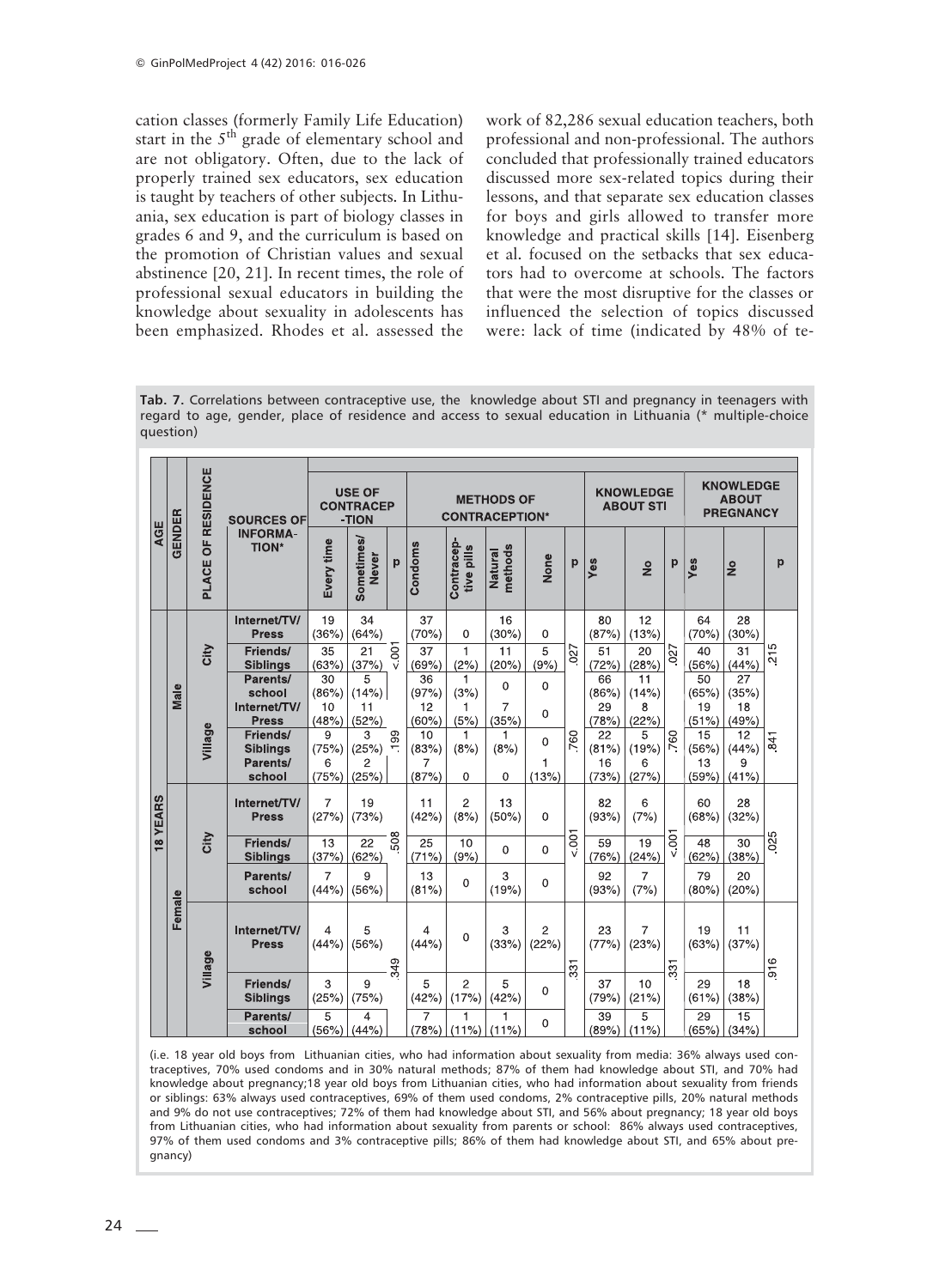achers), concern about the students' and/or parents' reaction (45%), and school policy (25%) [22].

It is estimated, that early sexual initiation is associated with a higher risk of STI. Hence, the WHO recommends using double contraception – hormonal contraception and condoms. According to Yoda, adolescents who begin their sexual life very early (before the age of 12) are at risk of contracting STI, become involved in risky sexual behavior more often, become pregnant, abort, or give premature birth [10]. Parkes also concluded that teenagers who start sex life at the age of 13, undertake risky sexual behavior more often (also after using alcohol and drugs) [23]. Fisher et al., conducted a study which assessed the risk of STI in a population of adolescents. The authors interviewed 232 people aged 14-21 asking them about the number of sexual partners and the use of condoms. The mean number of sexual partners in in the previous 12 months was 2.4 (range 0-20). Despite the frequent change of partners, only 17 respondents (5%) confirmed using condoms during every intercourse. The majority, 74.3%, used condoms only sometimes, while 7.8% did not use condoms at all [24].

The data obtained from our study is very similar: only 27% of Polish and 51% of Lithuania teenagers used contraception during every intercourse, whilst 52% of Poles used no contraception at all. According to our study, the group that most frequently used different methods of contraception were teenage boys from Lithuania. Condoms were used by 33% of Polish and 29% of Lithuanian teenagers.

A study of 144 young women aged 16-25 conducted by Lidaka et al. showed no correlation between women's knowledge about contraception and its use. The authors claim that the most significant risk factor for unwanted pregnancy is ineffective use of contraception or lack of therof, and is associated with young women's behavior [19].

One of the most important factors connected with risky sexual behavior among young people is alcohol and/or drug intake before intercourse. Sanchez et al., studied a group of 17,371 high school students, investigating their sexual relationships and drugs used during the previous month. As many as 37.2% admitted to using drugs and 43% did not use condoms (interestingly, teenage girls aged 16-18 and students of public schools were among those having these risky behaviors). Teenagers taking drugs have been shown to participate in unprotected sexual contacts more often [7]. In a group of young people from Asia (aged 11-22), Ong et al. found that more than 90% of sexually active teens drank alcohol (50% on a regular basis) and 50% reported depressed mood during the year preceding the survey [1]. Riggs et al. reported that the consumption of alcohol in childhood correlates with a higher number of sexual partners during adolescence [6]. Male teenagers or those coming from a broken family tend to start their sexual life earlier [3].

In our study we observed, that 25% of Poles and 38,5% of Lithuanians had contact with sexual violence, and 37% and 30% of respondents, respectively, declared, that they had sexual contact with strangers. The most common form of sexual contact with strangers involved kissing (46% in Poland vs. 52% in Lithuania), but 8% of Poles and 6% of Lithuanians admitted that they had full sexual intercourse with a previously unknown person. Unfortunately, we do not know whether alcohol or drugs were used in these scenarios.

It is also worth mentioning, that we were faced with a few limitations of the present study. This is the first study comparing sexual activity and behaviour among adolescents in Poland and Lithuania. However, the homogeneity and relatively small number of the investigated population are not sufficient to generalize the results for population in Poland and Lithuania. Secondly, the selection bias and its effect on the generalization of the results should be explained. The study was carried out in randomly selected schools, 5 in the Silesian region (Poland) and 5 in the Vilnius region (Lithuania) without the presence of a parent but the consent forms from the parents were necessary. Unfortunately, many parents declined such investigation and therefore these pupils were not admitted to the study population. Such a situation resulted in the loss of a very interesting group of respondents. Unfortunately, we currently do not have data to explain why the parents did not agree for the study, but we strongly suggest that the conservative ideas were the actual reason. Thirdly, the study concerns the intimate sphere of young people, which can cause reluctance among some respondents. Moreover, as in other self-reported inventories, our questionnaire is subjective in nature. In summary, further study should be conducted among a larger group and in more countries, in order to increase the knowledge of sexual activity and behavior among adolescents*.*